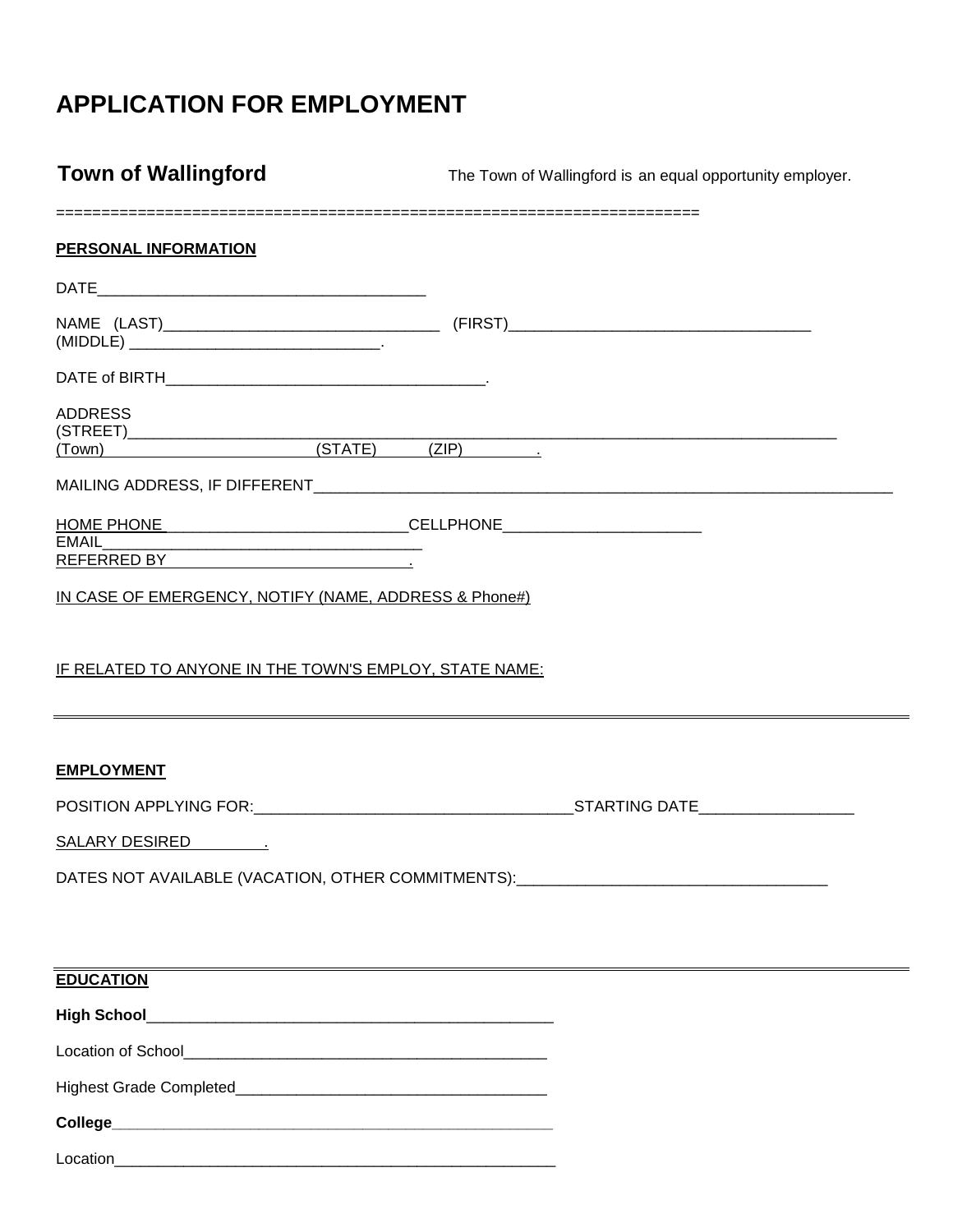| Years Attended College |  |
|------------------------|--|
| Major Subjects         |  |
| Degree                 |  |

#### =======================================================================

## **WORK EXPERIENCE**

Describe prior experience or skills related to the type of work desired:

List any licenses, security or bonding clearance, or certificates you have:

Technology and equipment skills (computer software, machine operation etc.):

#### **EXPERIENCE (if applying for a position with the road crew, otherwise skip to Former Employers)**

VT. DRIVER'S LICENSE #\_\_\_\_\_\_\_\_\_\_\_\_\_\_\_\_\_\_\_\_\_\_\_\_\_\_\_\_\_\_\_\_\_ VT. CDL # EXPIRATION DATE:

### LIST HEAVY EQUIPMENT EXPERIENCE

#### LIST SNOW PLOWING EXPERIENCE

### DESCRIBE ANY OTHER SPECIAL SKILLS OR TRAINING WHICH MAY BE USED IN THIS POSITION.

### **FORMER EMPLOYERS** – LIST BELOW LAST FOUR EMPLOYERS, STARTING WITH LAST ONE FIRST.

|      | <b>MONTH &amp; YEAR</b> | NAME AND ADDRESS | POSITION & SALARY | <b>REASON FOR LEAVING</b> |  |
|------|-------------------------|------------------|-------------------|---------------------------|--|
|      |                         |                  |                   |                           |  |
| From | to                      |                  |                   |                           |  |
| From | to                      |                  |                   |                           |  |
| From | to                      |                  |                   |                           |  |
| From | to                      |                  |                   |                           |  |

#### ARE YOU EMPLOYED NOW? Yes or No (circle one) NAME OF PRESENT EMPLOYER?

#### MAY WE INQUIRE OF PRESENT EMPLOYER? Yes or No (circle one)PHONE #\_\_\_\_\_\_\_\_\_\_\_\_\_\_\_\_\_\_\_\_\_\_

=======================================================================

Are you a veteran of the U.S. Military Service: Yes \_\_\_ No\_\_\_

If so, what branch and military training relevant to job applied for: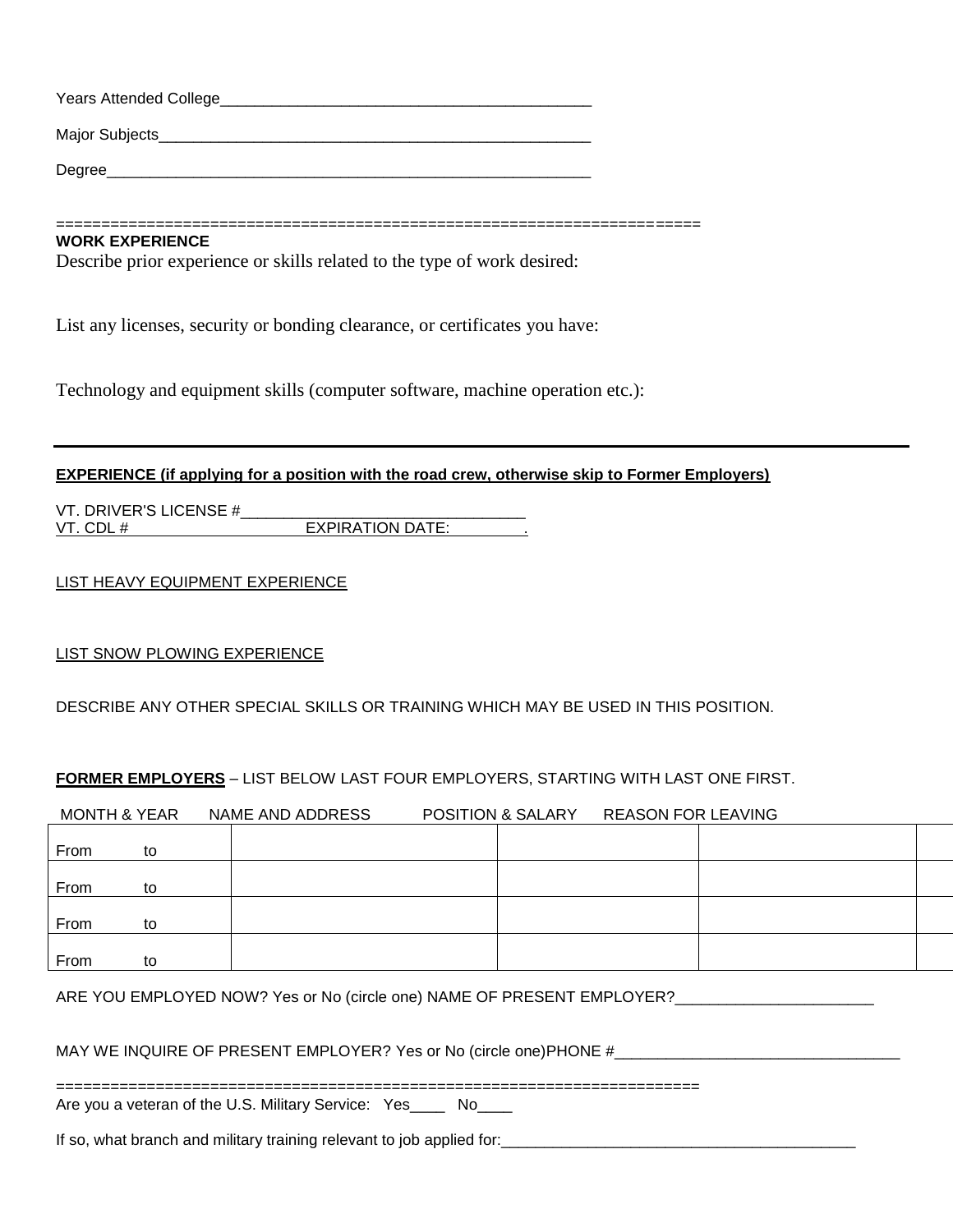**REFERENCES:** Give below the names of three persons that are not a former employer and not related to you, whom you have known at least one year.

| Name | address | phone # | years acquainted |  |
|------|---------|---------|------------------|--|
|      |         |         |                  |  |
|      |         |         |                  |  |
|      |         |         |                  |  |
|      |         |         |                  |  |
|      |         |         |                  |  |
|      |         |         |                  |  |

If you wish to give any additional information, use space below:

Random drug and alcohol testing are conducted. You may attach a resume if you wish

## **READ, DATE, AND SIGN**

I authorize investigation of all statements contained in this application, I understand that misrepresentation or omission of facts called for is cause for rejection or, if employed, may be just cause for immediate dismissal. I hereby authorize any former employer, person, firm, corporation or educational institution listed hereon including this municipality to answer any and all questions, provide documents and agree to hold all persons harmless for giving any and all truthful information within their knowledge or records. I understand this is a preliminary application and not a contract. Furthermore, in the event I am hired, my employment shall be completely voluntary and may be terminated at will at any time for any non-discriminatory reason upon notice by either myself or the municipality. I agree to comply with all reasonable rules of the municipality as a condition of employment. I understand and agree that my employment is for no definite period and may, regardless of the date of payment of my wages and salary, be terminated at any time without previous notice.

| <b>Date</b><br>◡ |  |
|------------------|--|
| <b>DAT</b><br>ັ  |  |

The town of Wallingford, VT is an equal opportunity employer.

# *INTERVIEWER'S USE*

| APPLICANT | COMMENTS |
|-----------|----------|
|           |          |
|           |          |
|           |          |
|           |          |
|           |          |
|           |          |
|           |          |